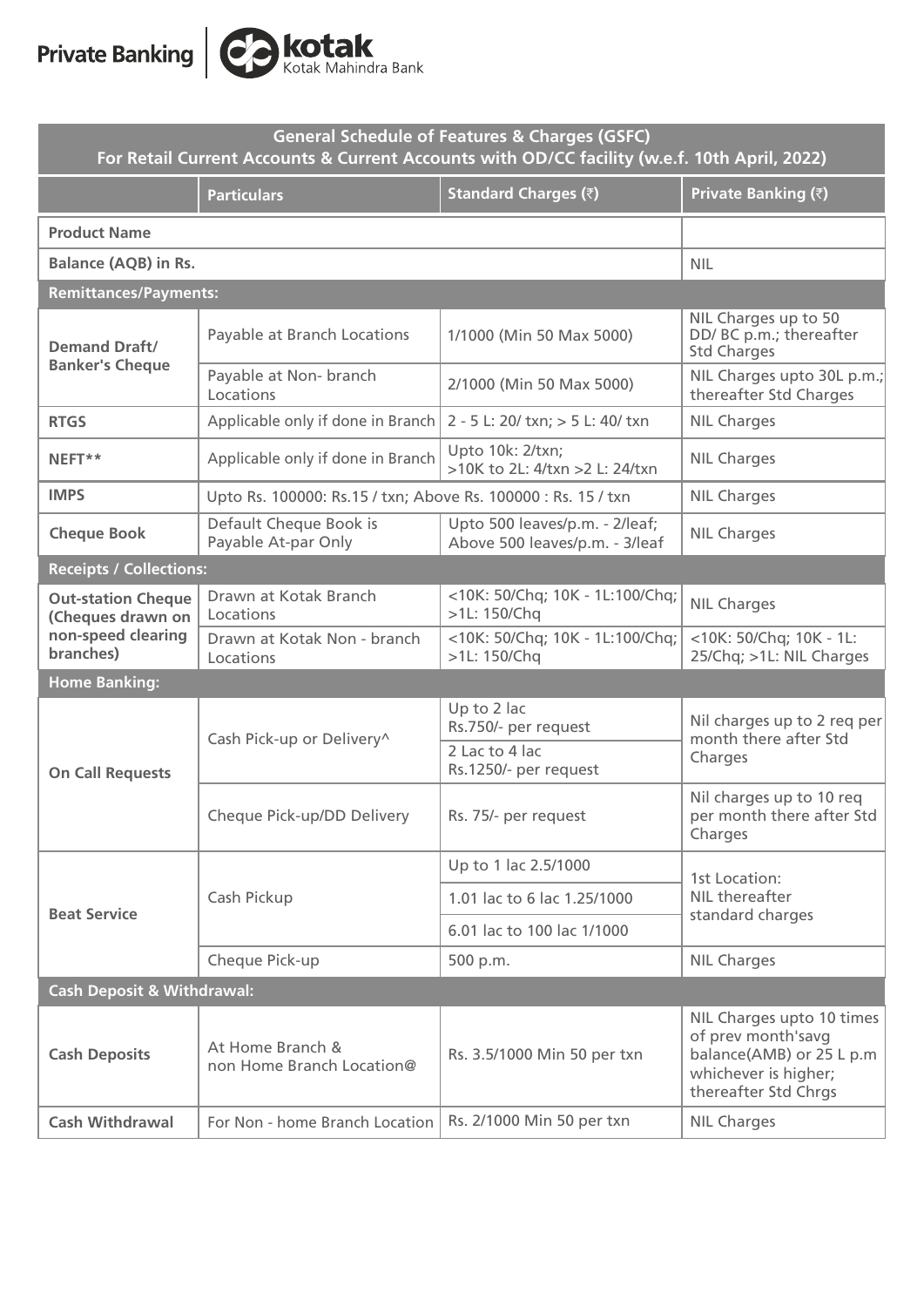

| Automated Teller Machine (ATM): Kotak ATM Txn - Nil Charges                                     |                                                        |                                                                                     |                                                       |  |
|-------------------------------------------------------------------------------------------------|--------------------------------------------------------|-------------------------------------------------------------------------------------|-------------------------------------------------------|--|
| <b>Other Bank's</b><br><b>VISA ATMs -</b><br><b>Domestic</b>                                    | Non Financial Txn                                      | 8.50 per txn                                                                        | <b>NIL Charges</b>                                    |  |
|                                                                                                 | Cash Withdrawal                                        | 21 per txn                                                                          |                                                       |  |
| <b>Other Bank's</b><br><b>VISA ATMs -</b><br><b>International</b>                               | Non Financial Txn                                      | 25 per txn                                                                          |                                                       |  |
|                                                                                                 | Cash Withdrawal                                        | 150 per txn                                                                         | <b>NIL Charges</b>                                    |  |
| <b>Txn declined at</b><br>merchant outlets/<br>website/ATM, due<br>to insufficient<br>Balance^^ | <b>Insufficient Funds</b>                              | 25 per txn                                                                          | <b>NIL Charges</b>                                    |  |
| <b>Debit Card:</b>                                                                              |                                                        |                                                                                     |                                                       |  |
| <b>Debit Card Charges</b>                                                                       | <b>Annual Fee</b>                                      | Rs. 250 p.a.                                                                        | <b>NIL Charges</b>                                    |  |
| <b>Card Replacement</b>                                                                         | Lost / Stolen Card                                     | Rs. 200                                                                             |                                                       |  |
| <b>Other Charges:</b>                                                                           |                                                        |                                                                                     |                                                       |  |
| <b>Account Related</b>                                                                          |                                                        |                                                                                     |                                                       |  |
| <b>AQB Non -</b>                                                                                | Non maintenance charges per                            | If $AQB < 50\%$ of the required<br><b>Product AQB</b><br>If AQB >=50% but < 100% of | <b>NA</b>                                             |  |
| maintenance <>                                                                                  | quarter                                                | the required Product AQB                                                            |                                                       |  |
| <b>Account Closure Charges</b>                                                                  |                                                        | <b>Customer Indused Closure</b>                                                     | <30 Days & > 181 Days: Nil;<br>31 - 181 Days: Rs. 600 |  |
| <b>Cheque Returns &lt;&gt;</b>                                                                  |                                                        |                                                                                     |                                                       |  |
| <b>Cheques Deposited &amp;</b><br><b>Returned (Outward)</b>                                     | Local & Out-station                                    | Rs. 100 per Cheque                                                                  | Nil charges upto 10 p.m.;<br>thereafter Std Charges   |  |
| <b>Cheques Issued and</b><br><b>Returned (Inward)</b><br>& ECS returns                          | <b>Financial Reasons</b>                               | Rs. 500/instance                                                                    | $\ast$                                                |  |
| <b>SMS Alerts &amp; Updates</b>                                                                 |                                                        |                                                                                     |                                                       |  |
| <b>Balance (Daily/Weekly), Txn &amp; Value Added Alerts</b>                                     |                                                        | SMS - Rs. 0.50 per SMS<br>Email - Nil charges                                       | <b>NIL Charges</b>                                    |  |
| <b>Charges Common for All Products</b>                                                          |                                                        |                                                                                     |                                                       |  |
|                                                                                                 | <b>Account Statements (Through Email -Nil charges)</b> |                                                                                     |                                                       |  |
| Weekly                                                                                          | Physical                                               | Rs. 300 per Quarter                                                                 | <b>NIL Charges</b>                                    |  |
| <b>Annual Combined</b><br><b>Statement (Physical)</b>                                           | Through Branch & Phone Banking: Rs 100                 |                                                                                     | <b>NIL Charges</b>                                    |  |
|                                                                                                 | At Branch / Phone<br><b>Banking</b>                    | <= 365 Days: Rs. 100                                                                | <b>NIL Charges</b>                                    |  |
| <b>Ad- hoc Statements</b><br><b>Request</b>                                                     |                                                        | >365 Days: Rs. 200                                                                  | <b>NIL Charges</b>                                    |  |
|                                                                                                 | On Net Banking / ATM                                   | Rs. 50                                                                              | <b>NIL Charges</b>                                    |  |
| <b>Foreign Currency Payments &amp; Collections</b>                                              |                                                        |                                                                                     |                                                       |  |
| DD Issuance / DD Cancellation / DD Revalidation /<br><b>Cheque Collection</b>                   |                                                        | Rs. 500                                                                             | $\ast$                                                |  |
| TT Transfer $\sim$                                                                              | Corr Bank Chrgs Borne<br>by Beneficiary                | Rs. 250                                                                             | $\ast$                                                |  |
|                                                                                                 | Corr Bank Chrgs Not Borne<br>by Beneficiary            | Rs. 250                                                                             | $^{\star}$                                            |  |
| Cheque Deposited and Returned ~ / Cheque Issued<br>and Returned $\sim$ <> (Financial Reasons)   |                                                        | Rs. 1000                                                                            | $^{\star}$                                            |  |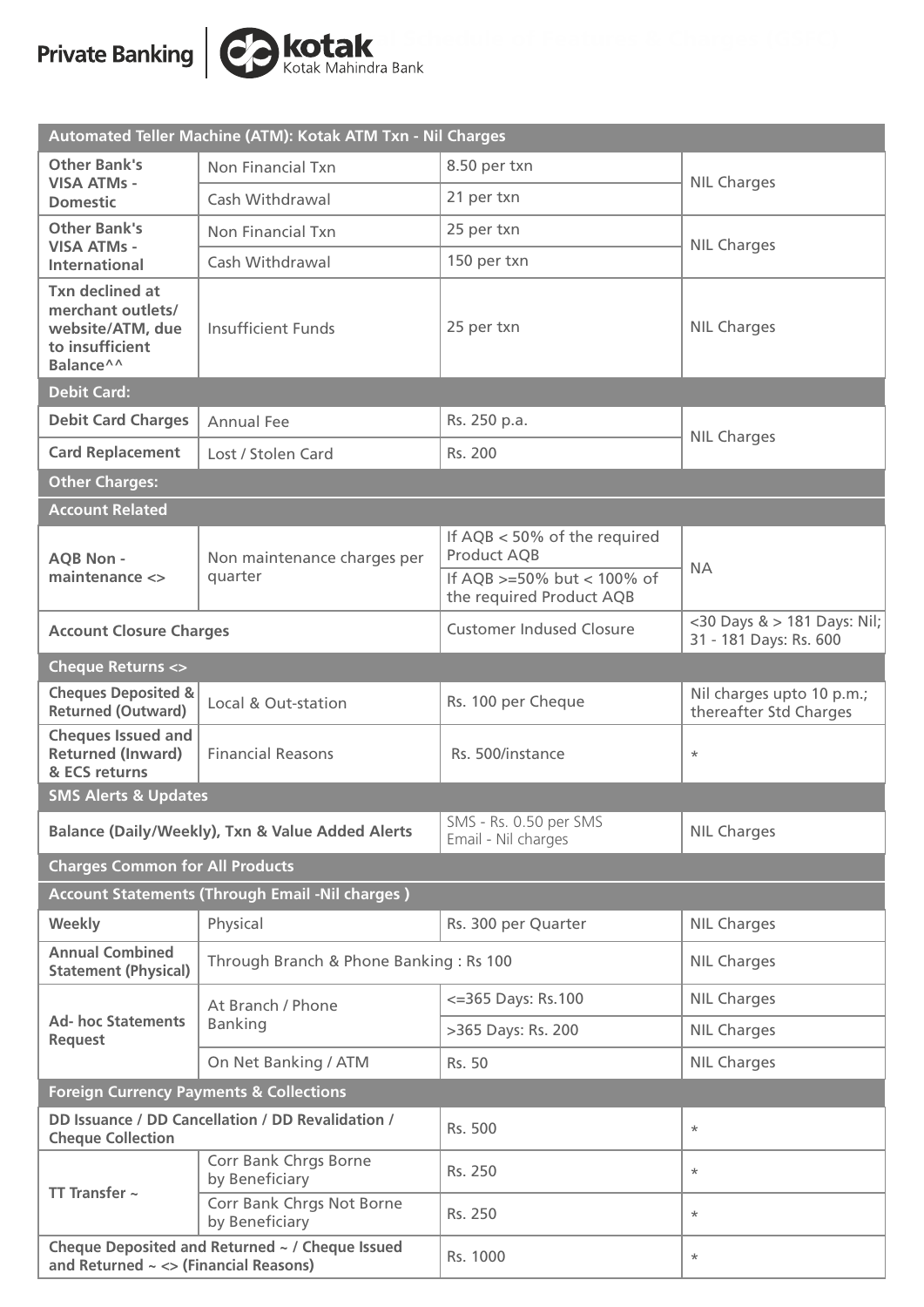# **Private Banking**



| <b>Miscellaneous Charges</b>                                                                                                                                                                                                                     |                                                           |                                                                                                                 |                    |  |
|--------------------------------------------------------------------------------------------------------------------------------------------------------------------------------------------------------------------------------------------------|-----------------------------------------------------------|-----------------------------------------------------------------------------------------------------------------|--------------------|--|
| <b>PIN Regeneration</b>                                                                                                                                                                                                                          | <b>ATM/ Net Banking</b><br>(only if sent through courier) | Rs.50                                                                                                           | <b>NIL Charges</b> |  |
| Fund Transfer Return Financial Reasons                                                                                                                                                                                                           |                                                           | Rs.300                                                                                                          | $\star$            |  |
| <b>Cheque Purchase Charges</b>                                                                                                                                                                                                                   |                                                           | Rs. 0.5/1000/Day                                                                                                | $\star$            |  |
| Travelers Cheque Encashment ~                                                                                                                                                                                                                    |                                                           | 1% of TC Amount                                                                                                 | $\ast$             |  |
| <b>Mandate Registration Charges</b>                                                                                                                                                                                                              |                                                           | Rs.50/Instance                                                                                                  | <b>NIL Charges</b> |  |
| <b>Standing Instruction</b>                                                                                                                                                                                                                      | Set-up & Failure                                          | Rs. 100                                                                                                         | <b>NIL Charges</b> |  |
|                                                                                                                                                                                                                                                  | Amendment                                                 | Rs.25                                                                                                           | <b>NIL Charges</b> |  |
| <b>TDS Certificate(Duplicate only)</b>                                                                                                                                                                                                           |                                                           | Rs. 200/Request                                                                                                 | <b>NIL Charges</b> |  |
| Interest Statement(Duplicate only)/ Stop payment/ DD/BC<br><b>Cancellation &amp; Revalidation/Signature Verification/Address</b><br><b>Confirmation/Balance Statement (Other than 31st March)</b><br>/Record retrieval charges/Photo Attestation |                                                           | Rs.100/Request                                                                                                  | <b>NIL Charges</b> |  |
| <b>Solvency Certificate</b>                                                                                                                                                                                                                      |                                                           | Rs. 10000                                                                                                       |                    |  |
| <b>Confidential Report/Credit Confirmation/ TOD Charges</b>                                                                                                                                                                                      |                                                           | Rs. 500                                                                                                         | $\ast$             |  |
| GST on Foreign Currency Conversion Charges (FCY) ~                                                                                                                                                                                               |                                                           |                                                                                                                 |                    |  |
| Value of purchase or sale of Foreign Currency                                                                                                                                                                                                    |                                                           | Value on which GST rate will be applicable                                                                      |                    |  |
| Up to 1,00,000                                                                                                                                                                                                                                   |                                                           | 1% of the gross amount of currency exchanges or minimum<br>of Rs.250/-                                          |                    |  |
| Above Rs.1,00,000/- to Rs.10,00,000/-                                                                                                                                                                                                            |                                                           | 1000 + 0.50% of the gross amount of currency exchanged<br>less 1,00,000.                                        |                    |  |
| Above Rs.10,00,000/-                                                                                                                                                                                                                             |                                                           | Rs.5500/- + 0.10% of the gross amount of currency exchanges<br>less 10,00,000 subject to maximum of Rs.60,000/- |                    |  |

**Please Note:**

'Classic Card will not be available to customers whose Current Account has been opened with Kotak Bank post 20th Dec,2011. Charges against Classic Card will be same as that of Business Gold

**Coin Deposit charges:** "Nil Charges" upto deposit value of Rs 50 ; Beyond Rs 50 per instance, 5% on entire amount of coins deposited will be charged.

**Low Denomination Charges:** 0.5% of the value above Rs 5000 deposit per instance ; Only Rs 10 and Rs 20 notes will be considered.

SMS Alerts & Updates : - Mandatory Alerts will not be charged

Under Home Banking cash pick up services (On Call & Beat), lower denomination (value equal to or less than Rs. 50 ) notes and coins will not be accepted.

Beat Cash Pick up : - Beyond city location will be charged 0.25/1000 (plus applicable GST).

Non financial Txn under debit card section includes Balance enquiry , Mini Statement & PIN Change.

Top 6 Cities#+ Mumbai, New Delhi, Chennai, Kolkata, Bengaluru and Hyderabad

\* Indicates Standard Charges are Applicable

**Abbreviations Used:** For all value figures L=Lakhs & K=Thousand; Chq = Cheque; Std = Standard; Chrg = Charge; Txn=Transaction; p.m.=per month; p.a.=per annum; Avg=Average; FCY= Foreign Currency; FT=Fund Transfer; Corr=Correspondent; TOD=Temporary Overdraft; w/o= without

**"NIL Charges" are not applicable for Current Accounts Maintaining Less than 75% of the Required Product AQB:**

Product wise limits offered on various transactions and services with "NIL Charges" shall be applicable only if the Average Quarterly Balance (AQB) maintained in the account in that quarter is atleast 75% of the product AQB; else standard charges shall apply as per the GSFC in effect. Additionally, AQB non-maintenance charge will also be applicable as mentioned in GSFC.

**\*\*Indo - Nepal Remittance Scheme (NEFT Charges):**

If beneficiary maintains an account with Nepal SBI Bank Ltd (NSBL): Rs 25 per txn (incl all taxes)

If beneficiary does not maintain an account with Nepal SBI Bank Ltd (NSBL): Upto Rs 5000 - Rs 75 per txn & beyond Rs 5000 - Rs 100 per txn (incl all taxes)

**# Applicable for all transactions which involve foreign currency conversion. This charge is applicable from May 16, 2008 as per the CBDT Circular**